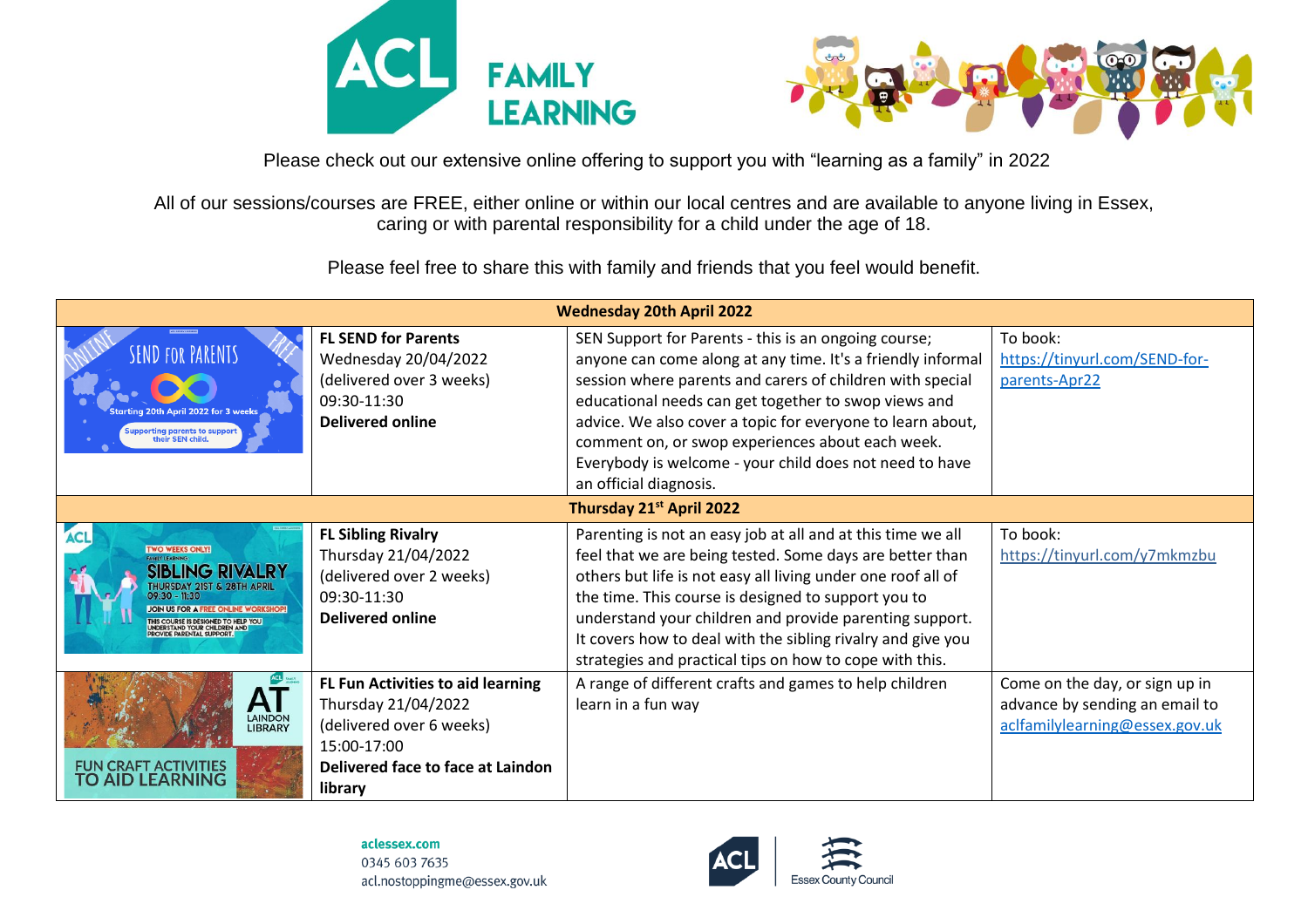



| <b>SUCCESSFUL</b><br><b>CO-PARENTING</b><br>JOIN US FOR A FREE ONLINE WORK!<br>CO-PARENTING IS NOT AN EASY TASK.                                                                                                                            | <b>FL Successful Co-Parenting</b><br>Thursday 21/04/2022<br>(just this session)<br>19:00-21:00<br><b>Delivered online</b>                                                  | Co-parenting is not an easy task. Come along and explore<br>some strategies and tips that can help make this easier for<br>you.                                                                                                                                                                                                                                                                          | To book:<br>https://tinyurl.com/4bp9y2kx                             |
|---------------------------------------------------------------------------------------------------------------------------------------------------------------------------------------------------------------------------------------------|----------------------------------------------------------------------------------------------------------------------------------------------------------------------------|----------------------------------------------------------------------------------------------------------------------------------------------------------------------------------------------------------------------------------------------------------------------------------------------------------------------------------------------------------------------------------------------------------|----------------------------------------------------------------------|
|                                                                                                                                                                                                                                             |                                                                                                                                                                            | Friday 22 <sup>nd</sup> April 2022                                                                                                                                                                                                                                                                                                                                                                       |                                                                      |
|                                                                                                                                                                                                                                             | FL Stories, rhyme time and play<br>Friday 22/04/2022<br>(just this session)<br>09:30-11:30<br>Delivered face to face at ACL<br><b>Maldon</b><br>And even better it's FREE! | Crafts and communication activities told through stories<br>for you and your pre-school children.<br>Sharing a book helps children:<br>Develop language skills e.g. words and listening skills<br>Have fun<br>$\bullet$<br>Develop academic skills e.g. numeracy and literacy<br>$\bullet$<br>Develop social skills e.g. turn taking<br>$\bullet$<br>Get creative and bring stories to life<br>$\bullet$ | To pre-book: send an email to<br>aclfamilylearning@essex.gov.uk      |
|                                                                                                                                                                                                                                             |                                                                                                                                                                            | Tuesday 26th April 2022                                                                                                                                                                                                                                                                                                                                                                                  |                                                                      |
| <b>Managing Teens Anxiety</b><br>frustration<br>depression                                                                                                                                                                                  | <b>FL Managing Teens Anxiety</b><br>Tuesday 26/04/2022<br>(delivered over 4 weeks)<br>09:30-11:30<br><b>Delivered online</b>                                               | This course will explore how anxiety affects our teenagers<br>and what we can do to support them.                                                                                                                                                                                                                                                                                                        | To book:<br>https://tinyurl.com/Manage-<br><b>TeensAnxiety</b>       |
| <b>Growth Mindset</b><br>for Parents<br>Tuesday 26th April 2022<br>$9:30 - 11:30$<br>1 week all<br>ally, emotionally and socially. Dic<br>ush the houndaries of your levels of intellie                                                     | <b>FL Growth Mindset for Parents</b><br>Tuesday 26/04/2022<br>(just this session)<br>12:30-14:30<br><b>Delivered online</b>                                                | Our children learn about it at school but how can we as<br>parents benefit from cultivating a growth mindset too?                                                                                                                                                                                                                                                                                        | To book:<br>https://tinyurl.com/Growth-<br><b>MindsetParents</b>     |
| <b>School Refusal</b><br>Tuesday 26th April 2022<br>19:00-21:00<br>I. week all<br>is course will give practical advice to parents/carer<br>on how to manage school refusal - Aimed at<br>arents/carers of school refusers<br><b>FREE!!!</b> | <b>FL School Refusal</b><br>Tuesday 26/04/2022<br>(just this session)<br>19:00-21:00<br><b>Delivered online</b>                                                            | This course will give practical advice to parents/carers on<br>how to manage school refusal - Aimed at parents/carers<br>of school refusers                                                                                                                                                                                                                                                              | To book:<br>https://tinyurl.com/SchoolrefusalA<br>pril <sub>22</sub> |

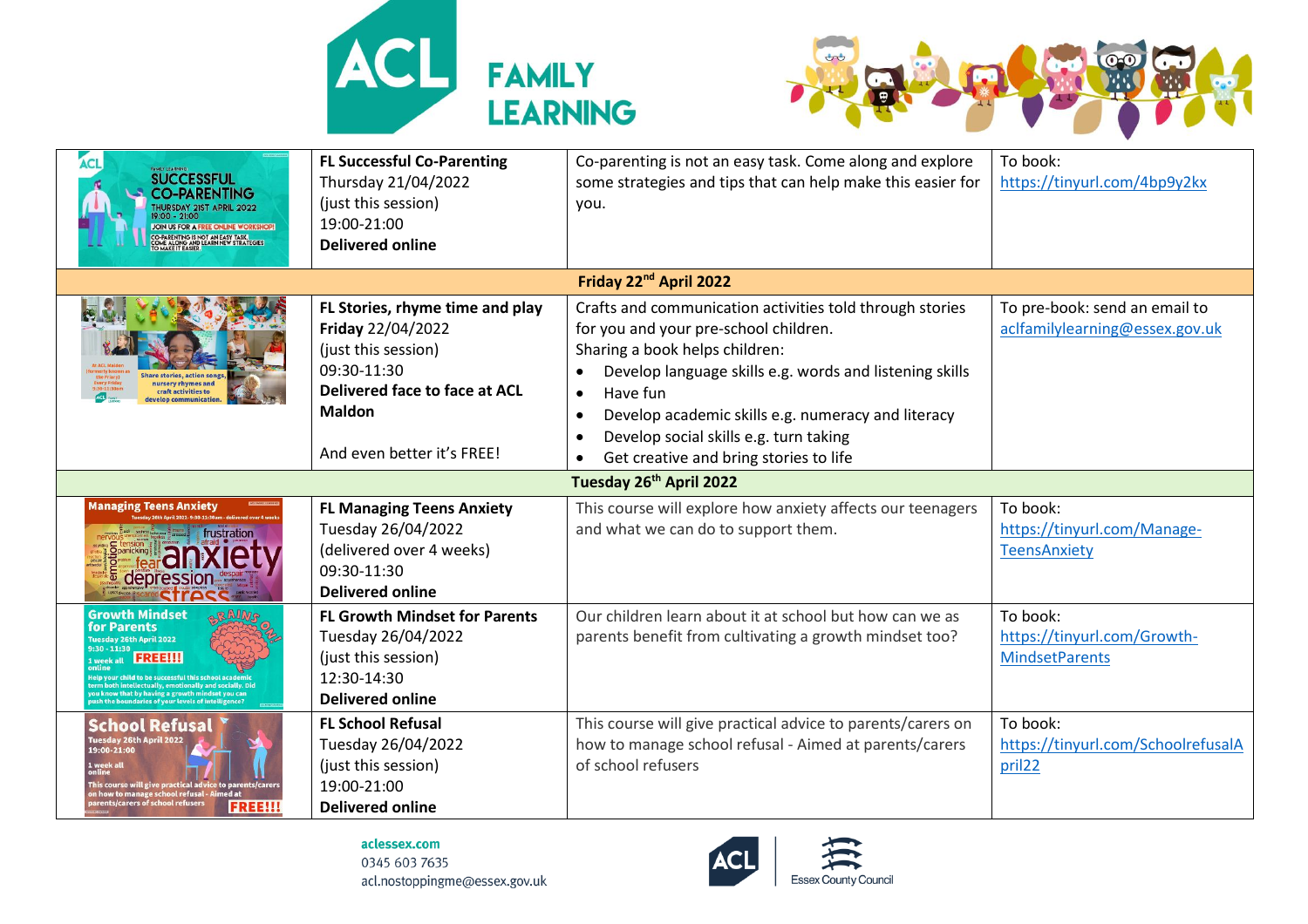



| Wednesday 27th April 2022                                                                                                                                                                                                                                                                     |                                                                                                                                    |                                                                                                                                                                                                                                                                                                                                                                                                                                                 |                                                                  |  |  |
|-----------------------------------------------------------------------------------------------------------------------------------------------------------------------------------------------------------------------------------------------------------------------------------------------|------------------------------------------------------------------------------------------------------------------------------------|-------------------------------------------------------------------------------------------------------------------------------------------------------------------------------------------------------------------------------------------------------------------------------------------------------------------------------------------------------------------------------------------------------------------------------------------------|------------------------------------------------------------------|--|--|
| <b>SEND FOR PARENTS</b><br>ırtina 20th April 2022 for 3 weeks<br>upporting parents to support<br>their SEN child.                                                                                                                                                                             | <b>FL SEND for Parents</b><br>Week 2<br>Wednesday 27/04/2022<br>(delivered over 3 weeks)<br>09:30-11:30<br><b>Delivered online</b> | SEN Support for Parents - this is an ongoing course;<br>anyone can come along at any time. It's a friendly informal<br>session where parents and carers of children with special<br>educational needs can get together to swop views and<br>advice. We also cover a topic for everyone to learn about,<br>comment on, or swop experiences about each week.<br>Everybody is welcome - your child does not need to have<br>an official diagnosis. | To book:<br>https://tinyurl.com/SEND-for-<br>parents-Apr22       |  |  |
| <b>Wednesday 27th April 2022</b><br>12:30-14:30<br>2 week course<br>all online<br><b>FREE!!!</b><br><b>A brief introduction to</b><br><b>ADHD and a chance to</b><br>meet other parents in<br>the same boat                                                                                   | <b>FL Understanding ADHD</b><br>Wednesday 27/04/2022<br>(delivered over 2 weeks)<br>12:30-14:30<br><b>Delivered online</b>         | A brief introduction to ADHD and a chance to meet other<br>parents in the same boat                                                                                                                                                                                                                                                                                                                                                             | To book:<br>https://tinyurl.com/Understanding<br>-ADHD-April22   |  |  |
| <b>First Aid Workshop</b><br><b>Nednesday 27th April 2022</b><br>$19:00 - 21:00$<br>1 week all<br>online<br><b>FREE!!!</b><br>This workshop will give you an introduction to first<br>aid. It will give you current advice for young children<br>such as dealing with choking, cpr and burns. | <b>FL First Aid workshop</b><br>Wednesday 27/04/2022<br>(just this session)<br>19:00-21:00<br><b>Delivered online</b>              | This workshop will give you an introduction to first aid. It<br>will give you current advice for young children such as<br>dealing with choking, CPR and burns.                                                                                                                                                                                                                                                                                 | To book:<br>send an email to -<br>aclfamilylearning@essex.gov.uk |  |  |
| Thursday 28th April 2022                                                                                                                                                                                                                                                                      |                                                                                                                                    |                                                                                                                                                                                                                                                                                                                                                                                                                                                 |                                                                  |  |  |
| <b>RAISING BOYS</b>                                                                                                                                                                                                                                                                           | <b>FL Raising Boys</b><br>Thursday 28/04/2022<br>(just this session)<br>19:00-21:00<br><b>Delivered online</b>                     | This course will support parents/carers who are raising<br>boys in the 21st century - Aimed at parents/carers who<br>want to develop their understanding of the different<br>stages of boyhood and learn how to raise happy,<br>confident and kind young men                                                                                                                                                                                    | To book:<br>https://tinyurl.com/Raising-Boys                     |  |  |